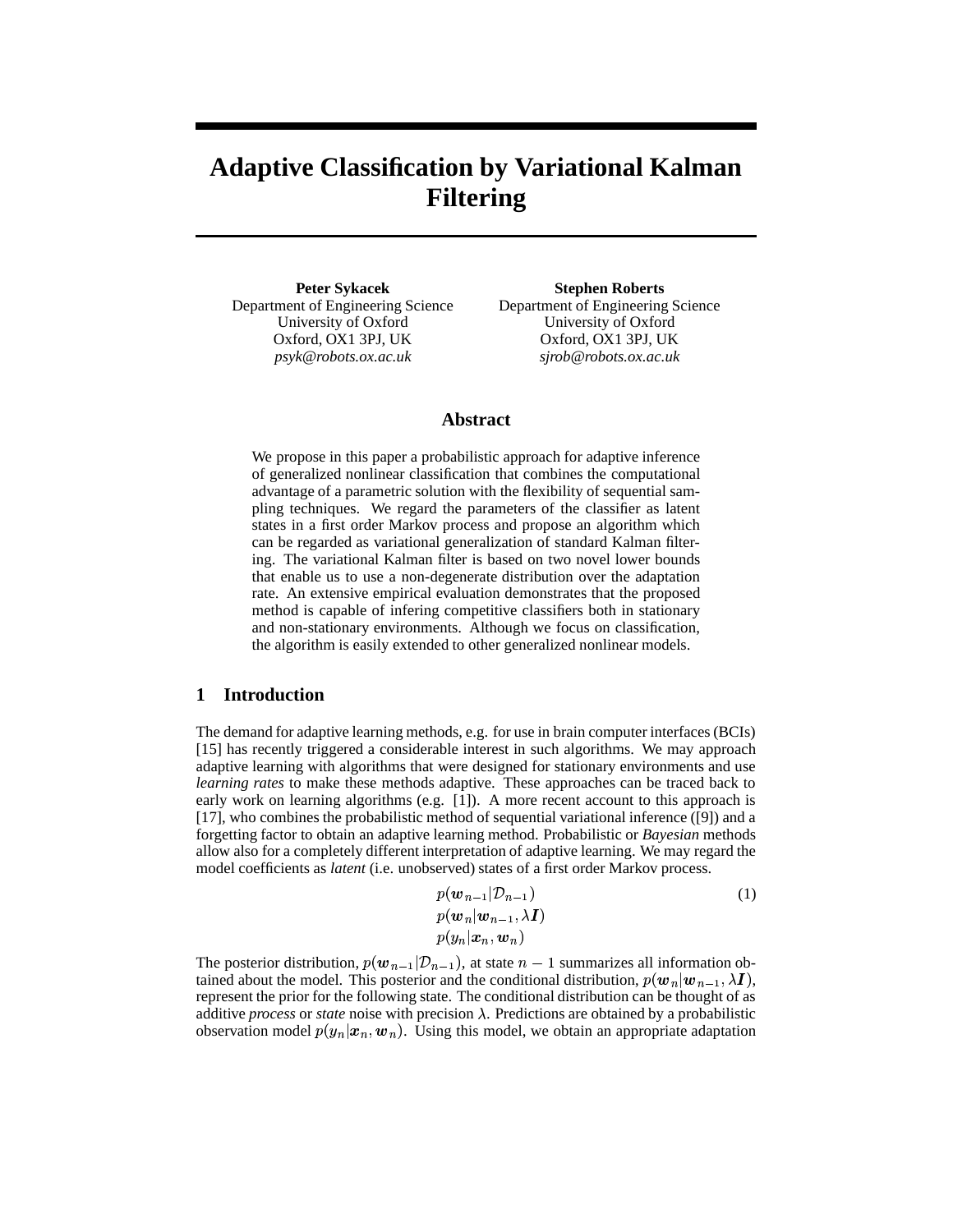rate by hierarchical Bayesian inference of the process noise precision  $\lambda$ . Equation (1) suggests that we may interpret adaptive Bayesian inference as generalization of the well known Kalman filter ([12]). This view of adaptive learning has been used by [6], who use extended Kalman filtering to obtain a *Laplace* approximation of the posterior over  $w_n$  and maximum likelihood II ([3]) for inference of the adaptation rate. Another generalization of Kalman filtering are the recently quite popular particle filters (e.g. [7]). Being Monte Carlo methods, particle filters have over Laplace approximations the advantage of much greater flexibility. This comes however at the expense of a higher representational and computational complexity. To combine the flexibility of particle filtering with the computational advantage of parametric methods, we propose a variational approximation (e.g. [11] , [2] and [8]) for inference of the Markov process in Equation (1). Unlike maximum likelihood II, the variational Kalman filter allows us to have a *non* degenerate distribution over the process noise precision. We derive in this paper a variational Kalman filter classifier and show with an extensive empirical evaluation that the resulting classifiers obtain excellent generalization accuracies both in stationary and non-stationary domains.

## **2 Methods**

#### **2.1 A generalized nonlinear classifier**

Classification is a prediction problem, where some *regressor*,  $x_n$ , predicts the *expectation* of a *response variable*  $y_n$ . Since a k categorical polytomous solution is easily recovered from  $k-1$  dichotomous solutions ([16], pages 44-45), we restrict all further discussions to dichotomos classification using  $0/1$  responses. We thus have only one degree of freedom and predict the binary probability,  $P(y_n \equiv 0 | \boldsymbol{w}, \boldsymbol{x}_n)$ , which depends on the model parameters  $w$ . To obtain a flexible discriminant, we use a generalized nonlinear model, i.e. a radial basis function (RBF) network ([14] and [5]), with logistic output transformation (Equation (3)).

$$
\phi_n = [1, x_n, \varphi(x_n; w_{\varphi})]^T, \eta_n = \phi_n^T w \tag{2}
$$

$$
P(y_n|\mathbf{w}, \mathbf{w}_{\varphi}, \mathbf{x}_n) = (1 + \exp((2y_n - 1)\eta_n))^{-1}
$$
(3)

The classifier has a nonlinear feature space  $\phi_n$  which for reasons of adaptivity depends on  $w_{\varphi}$  and a linear mapping into latent space  $\eta_n$ . We allow for Gaussian basis functions, i.e.  $\varphi_k(x_n) = \exp(-0.5\kappa_k(x_n^T\mu_k)^2)$  or thin plate splines, i.e.  $\varphi_k(x_n) =$  $|x_n^T \mu_k| \log(|x_n^T \mu_k|)$ . Both basis functions are parameterized by their center locations  $\mu_k$ . Since we want to have a simple unimodal posterior over model parameters, we update the coefficients of the basis set  $w_{\varphi}$  randomly according to a Metropolis Hastings kernel ([13]) and solve for the conditional posterior  $p(w|w_\varphi, \mathcal{D}_n)$  analytically.

#### **2.2 The variational Kalman filter**

In order to ease discussion of adaptive inference, we illustrate the dependencies implied by Equation (1) in figure 1 as a directed acyclic graph (DAG). In accordance with Kalman filtering, we assume a Gaussian posterior at time  $n-1$  with mean  $\hat{\mathbf{w}}_{n-1}$  and precision  $\mathbf{\Lambda}_{n-1}$ and zero mean Gaussian state noise with isotropic precision  $\lambda I$ . Inference of  $\lambda$  is based on a "flat" proper Gamma prior specified by parameters  $\alpha$  and  $\beta$ . In order to obtain reasonable posteriors over  $\lambda$ , we follow [10] and assume constant adaptation within a window of size N. The proposed variational Bayesian approach ignores the anti-causal information flow and is thus based on maximizing a lower bound on the logarithmic model evidence of a windowed Kalman filter. Following these assumptions, we obtain the expression for the log evidence in Equation (4) by substituting the generalized nonlinear model (Equations (2) to (3)) into the formulation of adaptive Bayesian learning (1). We have then to make all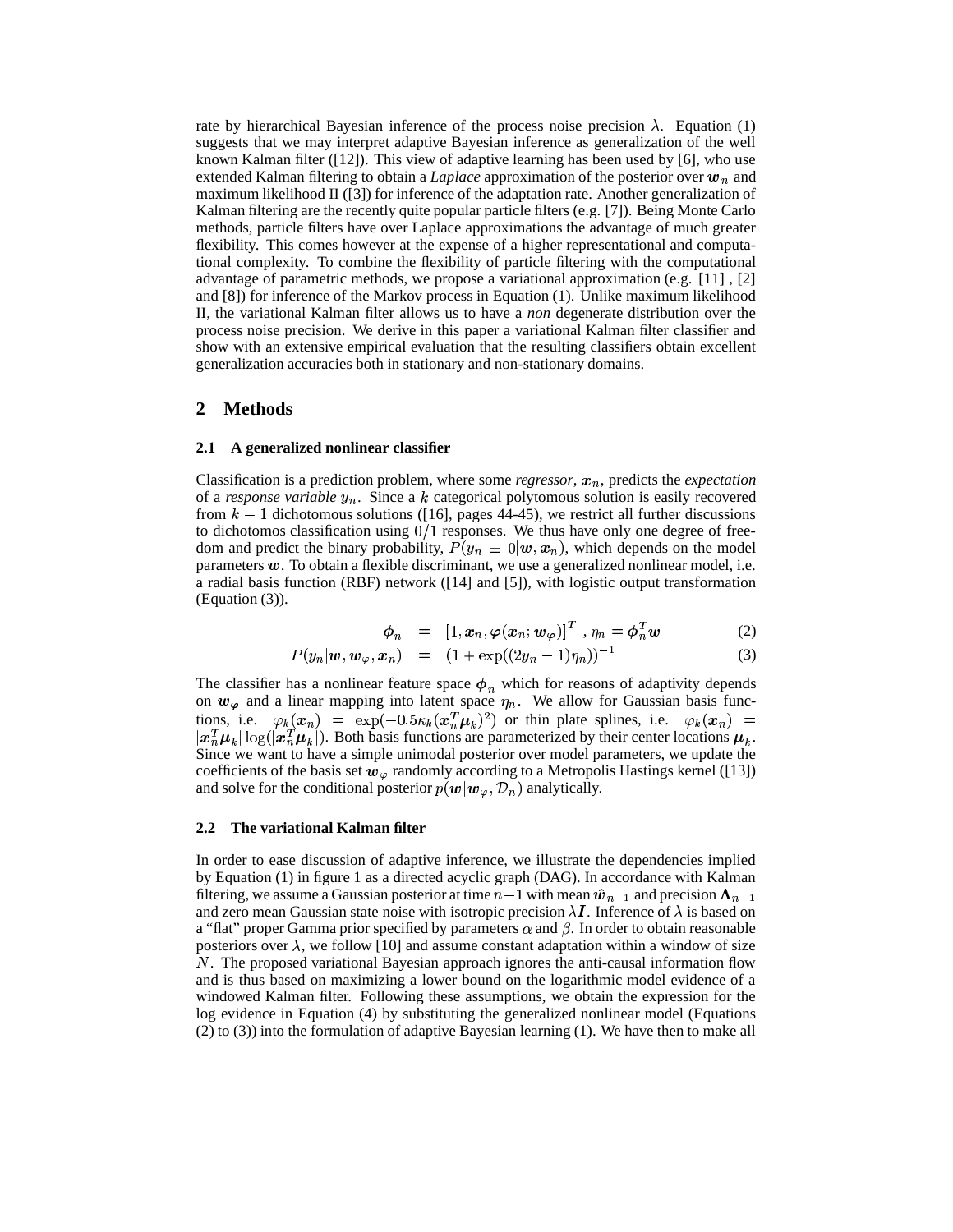

Figure 1: This figure illustrates adaptive inference as a directed acyclic graph. The coefficients of the classifier,  $w_n$ , are assumed to be Gaussian, following a first order Markov process. The hyper parameter  $\lambda$  is given a Gamma prior specified by parameters  $\alpha$  and  $\beta$ .

distributions explicit and integrate over all model coefficients, which is done analytically over all prior states  $w_{n-1}$ .

$$
\log(p(\mathcal{D}_N)) = \log \Bigl( \int_{\lambda} \prod_{n=1}^N \Bigl[ \int_{\boldsymbol{w}_n} (2\pi)^{-\frac{d}{2}} |\Lambda_{n-1}^{-1} + \lambda^{-1} \boldsymbol{I}|^{-\frac{1}{2}} \Bigl( 4 \Bigr)
$$
  
 
$$
\times \exp(-0.5(\boldsymbol{w}_n - \hat{\boldsymbol{w}}_{n-1})^T (\Lambda_{n-1}^{-1} + \lambda^{-1} \boldsymbol{I})^{-1} (\boldsymbol{w}_n - \hat{\boldsymbol{w}}_{n-1}))
$$
  
 
$$
\times (1 + \exp((2y_n - 1)\boldsymbol{\phi}_n^T \boldsymbol{w}_n))^{-1} d\boldsymbol{w}_n \Bigr]
$$
  
 
$$
\times \frac{\beta^{\alpha}}{\Gamma(\alpha)} \lambda^{(\alpha - 1)} \exp(-\beta \lambda) d\lambda \Bigr).
$$
 (4)

The structure of Equation (4) suggests that the approximate posterior  $Q(w_n)$  can be chosen to be Gaussian and the approximate posterior  $Q(\lambda)$  can be chosen to be a Gamma distribution. These functional forms do however not simply result from a mean field approximation of the posterior as  $Q(\lambda) \prod_{n=1}^{N} Q(\boldsymbol{w}_n)$ . In order to obtain the required conjugacy, we have to use lower bounds for the probability of the target label,  $(1+\exp((2y_n-1)\boldsymbol{\phi}_n^T\boldsymbol{w}_n))^{-1}$  and for both  $|\mathbf{\Lambda}_{n-1}^{-1} + \lambda^{-1} \mathbf{I}|^{-\frac{1}{2}}$  and  $\exp(-0.5(\mathbf{w}_n - \hat{\mathbf{w}}_{n-1})^T (\mathbf{\Lambda}_{n-1}^{-1} + \lambda^{-1} \mathbf{I})^{-1} (\mathbf{w}_n - \hat{\mathbf{w}}_{n-1})).$ 

#### **2.3 Variational lower bounds**

In order to achieve conjugacy with a Gaussian distribution, we use the lower bound for the logistic sigmoid proposed in [9]

$$
\log(P(y_n|\phi_n, \boldsymbol{w}_n)) \geq -\frac{(2y_n - 1)\phi_n^T \boldsymbol{w}_n}{2} - \log(2) - \log\left(\cosh\left(\frac{\xi_n}{2}\right)\right) \quad (5)
$$

$$
- \frac{\tanh(\frac{\xi_n}{2})}{4\xi_n} \left(\left(\frac{\phi_n^T \boldsymbol{w}_n}{2}\right)^2 - \xi_n^2\right),
$$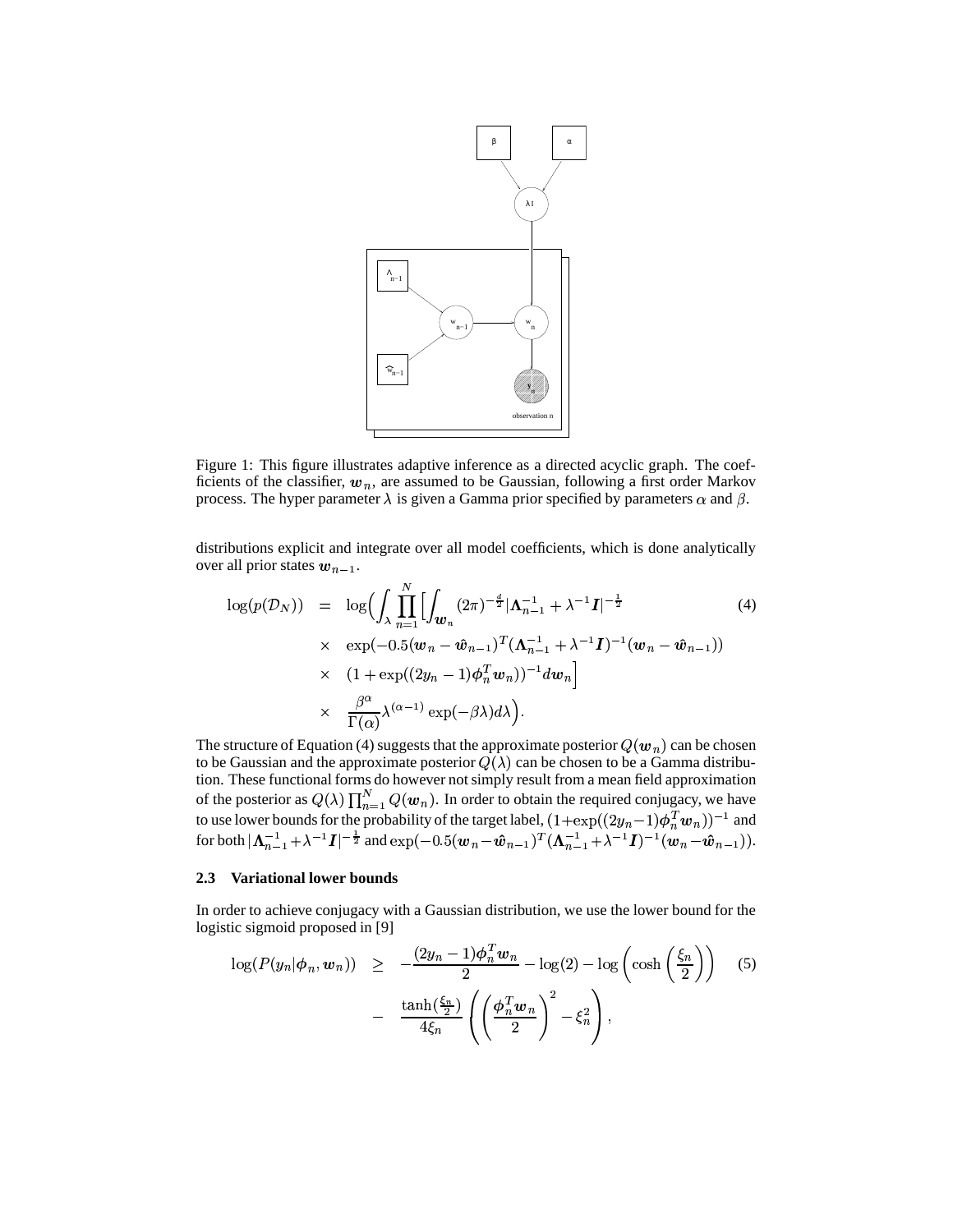in which  $\xi_n$  are the variational parameters of a locally linear expansion in  $((2y_n (1)\phi_n^T w_n^2$  of every prediction contained in the window. In order to get expressions that are conjugate with a Gamma distribution over the process noise precision  $\lambda$ , we derive two novel lower bounds. Assuming a d-dimensional parameter vector  $w_n$ , we get

$$
-0.5\log|\Lambda_{n-1}^{-1}+\lambda^{-1}I| \geq \frac{d}{2}\log\lambda-\frac{1}{2}\log|\nu\Lambda_{n}^{-1}+I|
$$
\n
$$
-\frac{1}{2}(\lambda-\nu)\text{tr}(\nu I+\Lambda_{n})^{-1}
$$
\n(6)

and

$$
-0.5(\boldsymbol{w}_{n} - \hat{\boldsymbol{w}}_{n-1})^{T}(\boldsymbol{\Lambda}_{n-1}^{-1} + \lambda^{-1}\boldsymbol{I})^{-1}(\boldsymbol{w}_{n} - \hat{\boldsymbol{w}}_{n-1}) \geq (7)
$$
  
-0.5(\boldsymbol{w}\_{n} - \hat{\boldsymbol{w}}\_{n-1})^{T}(\boldsymbol{\Lambda}\_{n-1}^{-1} + \nu^{-1}\boldsymbol{I})^{-1}(\boldsymbol{w}\_{n} - \hat{\boldsymbol{w}}\_{n-1})  
-0.5(\lambda - \nu)(\boldsymbol{w}\_{n} - \hat{\boldsymbol{w}}\_{n-1})^{T}(\nu \boldsymbol{\Lambda}\_{n-1}^{-1} + \boldsymbol{I})^{-2}(\boldsymbol{w}\_{n} - \hat{\boldsymbol{w}}\_{n-1}),

which are expressions in  $\lambda$  and  $\log(\lambda)$  and thus conjugate with a Gamma distribution. Both bounds are expanded in the *identical* parameter  $\nu$  which is justified since both are linear expansions in  $(\lambda - \nu)$  and maximization must thus lead to identical values. Using these lower bounds together with a mean field assumption,  $Q(\lambda) \prod_{n=1}^{N} Q(\boldsymbol{w}_n)$ , and the usual Jensens inequalities, we immediately obtain a *negative free energy* as lower bound of the log evidence in Equation (4). For reasons of brevity we do not include this expression here.

#### **2.4 Parameter updates**

In order to distinguish between the parameters of the prior and posterior distributions, we henceforth denote the latter with superscript  $^{Q}$ . Inference requires to maximize the negative free energy with respect to all variational parameters. These are the coefficients of the  $N$ Gaussian distributions,  $Q(w_n)$ , the N parameters in the bounds of the logistic sigmoid, the parameter in the Gamma conjugacy bounds,  $\nu$ . Maximization with respect to  $Q(\boldsymbol{w}_n)$ <sub>n</sub>, the coefficients of the Gamma posterior over the noise process precision,  $Q(\lambda)$  and results in a Gaussian distribution with precision  $\Lambda_n^Q$  and mean  $\hat{w}_n^Q$ .

$$
\Lambda_n^Q = (\Lambda_{n-1}^{-1} + \nu^{-1} \mathbf{I})^{-1} + \frac{\tanh(\frac{\xi_n}{2})}{2\xi_n} \phi_n \phi_n^T
$$
\n
$$
\hat{w}_n^Q = (\Lambda_n^Q)^{-1} \Big( (\Lambda_{n-1}^{-1} + \nu^{-1} \mathbf{I})^{-1} \hat{w}_{n-1} + \frac{2y_n - 1}{2} \phi_n \Big)
$$
\n(8)

Maximization with respect to  $Q(\lambda)$  results in a Gamma distribution with location parameter . . . . . . . . .  $^Q$  and scale parameter  $\beta^Q$ .

$$
\alpha^{Q} = \alpha + \frac{Nd}{2}
$$
\n
$$
\beta^{Q} = \beta + \frac{1}{2} \sum_{n=1}^{N} \left[ \text{tr}(\nu \mathbf{I} + \mathbf{\Lambda}_{n-1})^{-1} + (\hat{\mathbf{w}}_{n}^{Q} - \hat{\mathbf{w}}_{n-1})^{T} (\nu \mathbf{\Lambda}_{n-1}^{-1} + \mathbf{I})^{-2} \right]
$$
\n
$$
\times (\hat{\mathbf{w}}_{n}^{Q} - \hat{\mathbf{w}}_{n-1}) + \text{tr}((\mathbf{\Lambda}_{n}^{Q})^{-1} (\nu \mathbf{\Lambda}_{n-1}^{-1} + \mathbf{I})^{-2}) \right]
$$
\n(9)

According to [9], maximization with respect to  $\xi_n$  leads to

9

$$
\xi_n = \sqrt{(\boldsymbol{\phi}_n^T \hat{\boldsymbol{w}}_n^Q)^2 + \boldsymbol{\phi}_n^T \boldsymbol{\Lambda}_n^Q \boldsymbol{\phi}_n}.
$$
\n(10)

Maximization with respect to the variational parameter  $\nu$  leads for both bounds to

$$
\nu = \frac{\alpha^Q}{\beta^Q}.\tag{11}
$$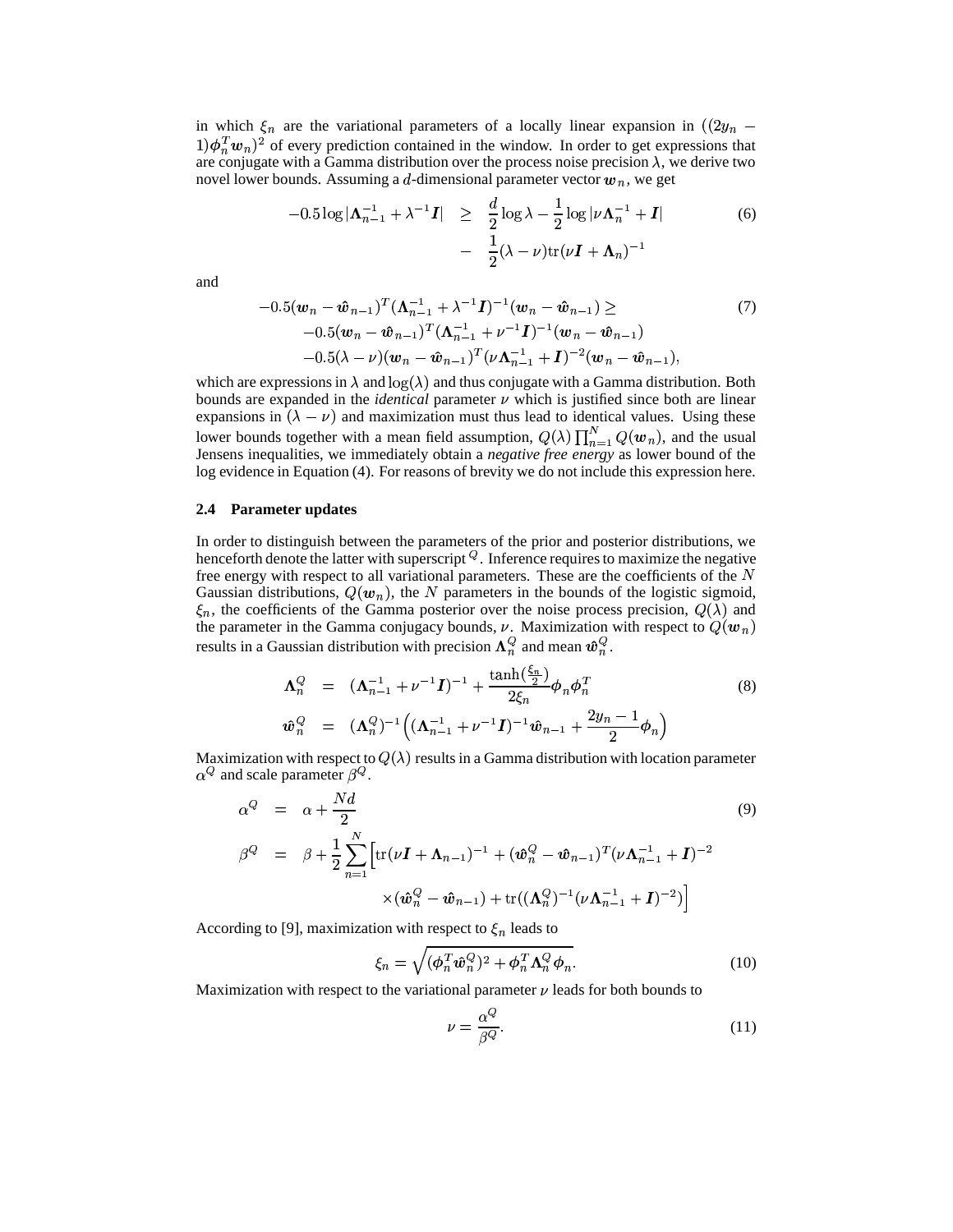In order to allow the basis mapping in Equation (2) to track modifications in the input data distributions, we propose the perturbation  $w'_\varphi = w_\varphi + \delta$ , where  $\delta \sim N(0, \Delta)$  is drawn from a Gaussian and accept the proposal according to probability

$$
P_{acc} = \min \left( 1, \frac{\exp \left( \sum_{n=1}^{N} \frac{2y_n - 1}{2} \phi_n' - \frac{\tanh(\frac{\xi_n}{2})}{4\xi_n} \phi_n'^T (\hat{\boldsymbol{w}}_n^Q \hat{\boldsymbol{w}}_n^{QT} + \boldsymbol{\Lambda}_n^{Q-1}) \phi_n' \right)}{\exp \left( \sum_{n=1}^{N} \frac{2y_n - 1}{2} \phi_n - \frac{\tanh(\frac{\xi_n}{2})}{4\xi_n} \phi_n^T (\hat{\boldsymbol{w}}_n^Q \hat{\boldsymbol{w}}_n^{QT} + \boldsymbol{\Lambda}_n^{Q-1}) \phi_n \right)} \right) \tag{12}
$$

If we assume that the negative free energy describes the log evidence exactly, this is a Metropolis Hastings kernel ([13]) that leaves the marginal posterior  $p(\mathbf{w}_{\varphi}|\mathcal{D}_n)$  invariant. We could thus represent the marginal posterior with random samples. For computational reasons however, we use the scheme only for random updates of  $w_{\varphi}$ . An algorithm for parameter inference will first propose a random update of  $w_{\varphi}$  and then iterate maximizations according to Equation (8) to Equation (11) until we observe convergence of the negative free energy. Alternatively we can use a fixed number of iterations, for which our experiments suggest that 15 iterations suffice.

#### **2.5 Model predictions**

Since we do not know the response when predicting, we have to sum the negative free energy over  $y_n$ . This results in a new expression for  $\hat{w}_n^Q$  which we obtain from Equation (8) by dropping the term that depends on  $y_n$ . Due to the dependency on  $\xi_n$ , maximization with respect to  $Q(w_n)$  has to alternate with maximization with respect to  $\xi_n$ , the latter again being done according to Equation (10). Having reached convergence, we obtain an approximate log probability for  $y_n$  by taking the expectation of the bound of the sigmoid in Equation (5) with respect to  $Q(w_n)$  and maximizing with respect to  $\xi_n$ .

$$
\log(\tilde{P}(y_n|\phi_n)) = -\frac{(2y_n - 1)\phi_n^T w_n}{2} - \log(2) - \log\left(\cosh\left(\frac{\xi_n}{2}\right)\right). \tag{13}
$$

Exponentiating the approximate log probabilities results in a *sub probability* measure over  $y_n$  with  $\sum_{y_n} \tilde{P}(y_n|\phi_n) \leq 1$ , with the difference  $1 - \sum_{y_n} \tilde{P}(y_n|\phi_n)$  representing an additional uncertainty about  $y_n$ , introduced by the approximation of the logistic sigmoid.

# **3 Experiments**

All experiments reported in this section use a model with 10 Gaussian basis functions with precision  $\kappa_k = 0.25$ . For updating the basis, we use zero mean Gaussian random variates with precision  $\Delta = 1000I$ . The initial prior over parameters is a zero mean Gaussian with isotropic precision  $\Lambda_0 = 0.1I$ . For maximizing the negative free energy we use 15 iterations. The first experiment aims at obtaining a parametrization for  $\alpha$ ,  $\beta$  and the window length, N, that allows us to make inferences of the process noise  $\lambda$  that are insensitive to the actual "drift" of the problem. We use for that purpose the test set from the synthetic problem in  $[16]$ <sup>1</sup>. The samples of this balanced problem are reshuffled such that consecutive class labels differ. In order to get a non-stationarity, we swap the class labels in the second half of the data. The results shown in figure 2 are obtained with  $\alpha = 0.01$  and  $\beta = 10^{-4}$ . We propose these settings together with a window size  $N = 10$ , because this is a good compromise between fast tracking and high stationary accuracy.

We are now ready to compare the algorithm with an equivalent static classifier using several public data sets and classification of single trial EEG which, due to learning effects in humans, is known to be non-stationary. In order to avoid that the model has an influence on

<sup>1</sup>This data set can be obtained at http://www.stats.ox.ac.uk/pub/PRNN/.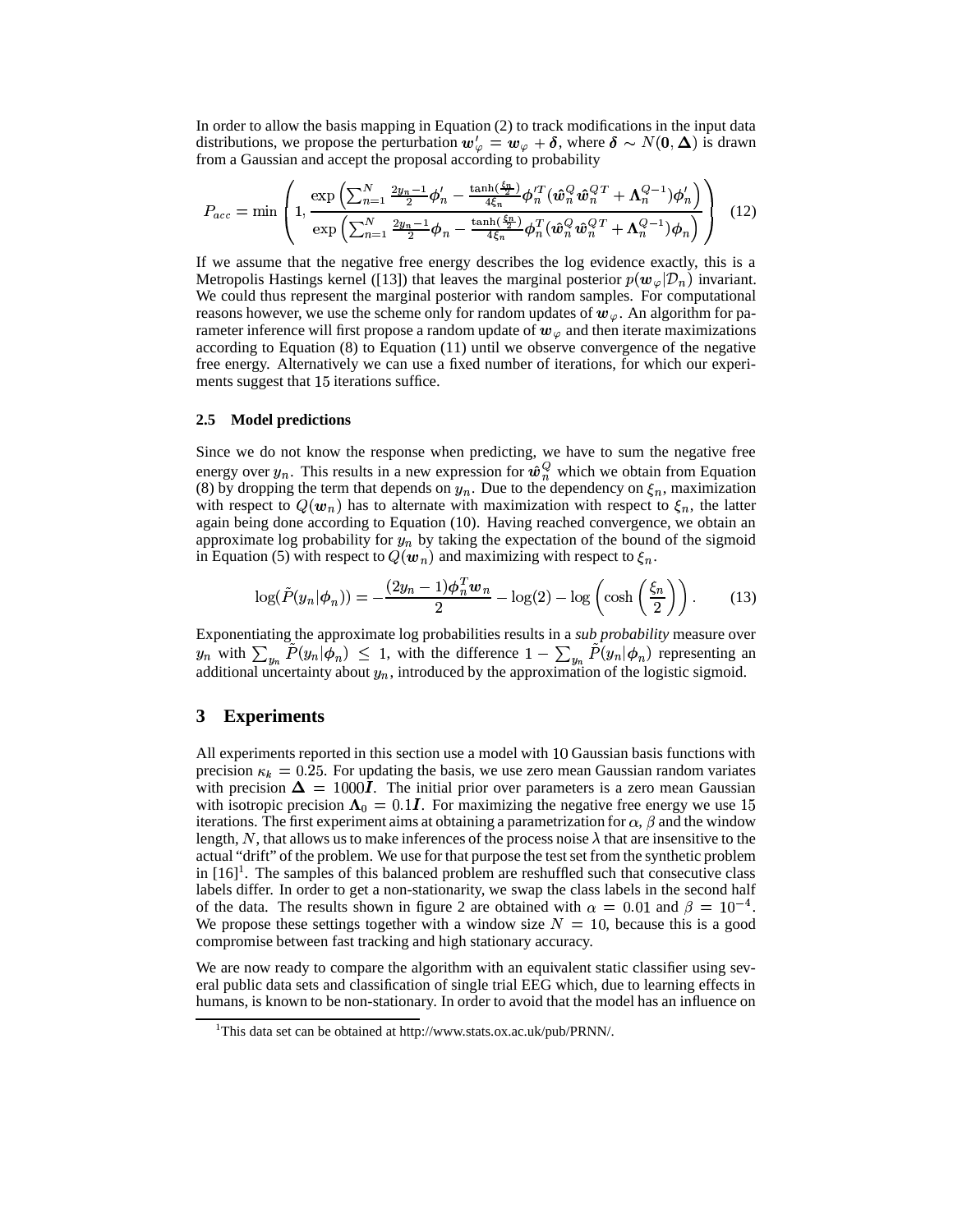

Figure 2: Results obtained on Ripleys' synthetic data set with swapped class labels after sample 500. The top graph shows the expected value of the precision of the noise process, sample 500. The top graph s<br>  $\langle \lambda \rangle_{O(\lambda)} = \frac{\alpha^Q}{\beta Q}$  for different  $\frac{\alpha^Q}{\beta Q}$  for different window sizes (i.e. for different numbers of samples used for infering the adaptation rate). The bottom graph shows the instantaneous generalization accuracy estimated in a window of size 30. The prior over  $\lambda$  is a Gamma distribution with expectation  $100$  and variance  $10<sup>6</sup>$ .

the results, we compare the generalization accuracy of the variational Kalman filter classifier (vkf) with an identical non-adaptive model. Inference of the static model is based on sequential variational learning ([9]). We obtain sequential variational inference (svi) from our approach by setting  $\lambda$  in Equation (1) to infinity. The comparisons are evaluated for significance using McNemar's test, a method for analyzing paired results that is suggested in [16]. The comparison uses vehicle data<sup>2</sup>, satellite image data, Johns Hopkins University ionosphere data, balance scale weight and distance data and the wine recognition database, all taken from the StatLog database which is available at the UCI repository ([4]). The satellite image data set is used as is provided with 4435 samples in the training and 2000 samples in the test set. Vehicle data are merged such that we have 500 samples in the training and 252 in the test set. The other data were split into two equal sized data sets, which were both used as training and independent test sets respectively. We also use the pima diabetes data set from  $[16]^3$ . Table 1 compares the generalization accuracies (in fractions) obtained with the variational Kalman filter with generalization accuracies obtained with sequential variational inference. The probability of the null hypothesis,  $P_{null}$ , that both classifiers are equal suggests that only the differences for the Balance scale and the Pima Indian data sets are significant, with either method being better in one case. Since the generalization accuracies of both methods are almost identical, we conclude that if applied to

<sup>&</sup>lt;sup>2</sup>Vehicle data was donated to StatLog by the Turing Institute Glasgow, Scotland.

 $3$ This data set can be obtained at http://www.stats.ox.ac.uk/pub/PRNN/.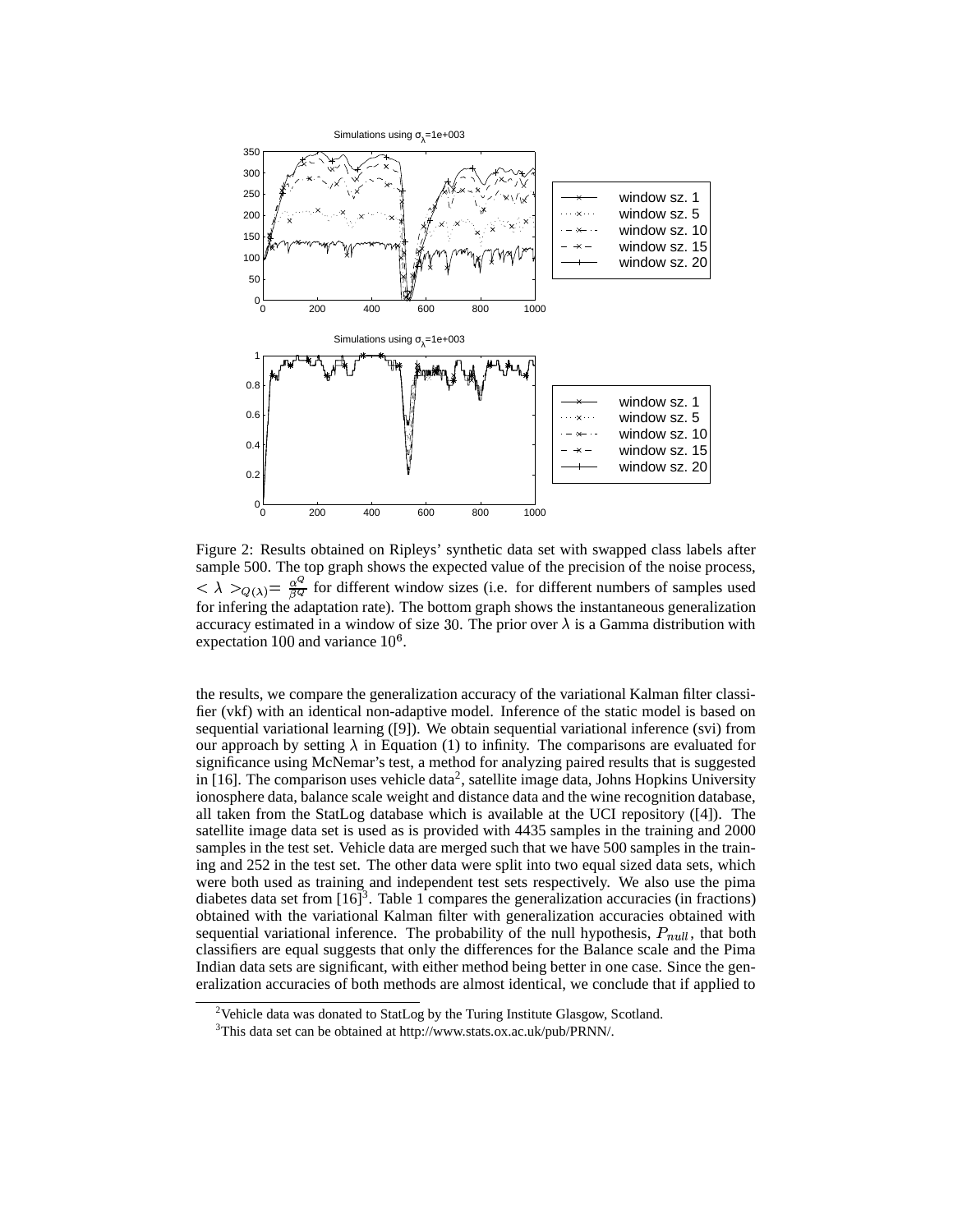| Data sets            | Generalization results |                 |         |
|----------------------|------------------------|-----------------|---------|
|                      | vkf                    | SV <sub>1</sub> | $n$ ull |
| J.H.U. ionosphere    | 0.87                   | 0.88            | 0.41    |
| Satellite image      | 0.81                   | 0.81            | 0.29    |
| <b>Balance</b> scale | 0.89                   | 0.87            | 0.03    |
| Pima diabetes        | 0.76                   | 0.80            | 0.03    |
| Vehicle              |                        |                 | 0.42    |
| /ine.                |                        |                 |         |

Table 1: Generalization accuracies obtained with the variational Kalman filter (vkf) and sequential variational inference (svi).

| Cognitive task         | Generalization results |                 |       |
|------------------------|------------------------|-----------------|-------|
|                        | vkf                    | SV <sub>1</sub> | null  |
| rest/move, no feedback | 0.69                   | 0.61            | ) በ(  |
| rest/move, feedback    | 071                    | (170)           | () 39 |
| move/math, no feedback |                        | 0.62            |       |
| move/math, feedback    |                        |                 |       |

Table 2: Generalization accuracies obtained for classification of single trial EEG show that the variational Kalman filter significantly improves the results in three out of four cases.

stationary problems, we may expect the variational Kalman filter to obtain generalization accuracies that are similar to those of static methods.

In order to assess the variational Kalman filter on a non-stationary problem, we apply it to classification of single trial EEG, a problem which is part of BCIs. The data for this experiment has been obtained from eight untrained subjects that perform two different task combinations (rest EEG vs. imagined movements and imagined movements vs. a mathematical task), once without and once with visual feedback. For one cognitive experiment each pair of tasks is repeated ten times. We classify on a one second basis an thus have per subject and task combination 200 samples. The regressors in this experiment are three reflection coefficients (a parametrization of autoregressive models, see e.g. [18]). The comparison in table 2 reports within subject results obtained by two fold cross testing. Using half of the data, we allow for convergence of the methods before estimating the generalization accuracy on the other half of the data. The generalization accuracies in table 2 are averaged across subjects. We obtain in three out of four experiments a significant improvement with the variational Kalman filter.

# **4 Discussion**

We propose in this paper a parametric approach for adaptive inference of nonlinear classification. Our algorithm can be regarded as variational generalization of Kalman filtering which we obtain by using two novel lower bounds that allow us to have a non-degenerate distribution over the adaptation rate. Inference is done by iteratively maximizing a lower bound of the log evidence. As a result we obtain an approximate posterior that is a product of a multivariate Gaussian and a Gamma distribution. Our simulations have shown that the approach is capable of infering classifiers that have good generalization performance both in stationary and non-stationary domains. In situations with moderate sized latent spaces, e.g. in the BCI experiments reported above, prediction and parameter updates can be done in real time on conventional PCs. Although we focus on classification, the algorithm is